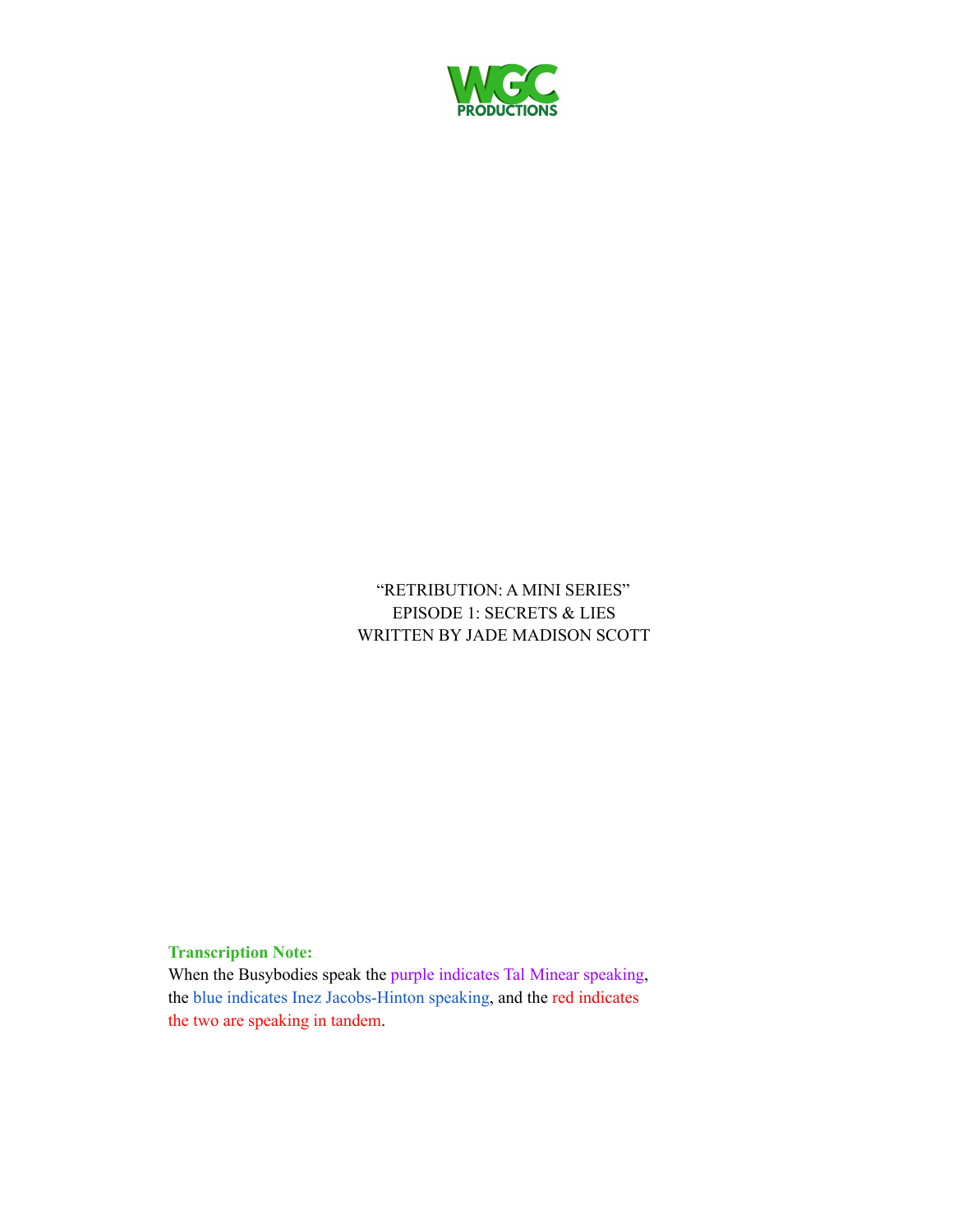## **Scene One Introduction**

## **HOST**

WGC Productions presents-

(Retribution Theme)

Retribution: A Miniseries. You are now listening to episode one. Transcripts for this episode can be found at wgcproductions.com. Enjoy yourself, now.

## (Retribution Theme Fades Out)

## **Scene Two Town Square: Day**

(It is a dusty old western town. The BUSYBODIES, a gaggle of old women and gossips, a greek chorus of sorts, linger around.)

## **BUSYBODIES**

Sweet Lord above-

## MS. BETTY

Sweet Lord in His eternal love

#### **BUSYBODIES**

It is hot. Sweatin' through my Sunday's best.

## MS. BETTY

And it's only Tuesday.

#### **BUSYBODIES**

Hot enough to make the devil sweat. Hot enough to drive a man from his wife and into the arms of some lusty sinner. Hot enough to-

## **CLETUS**

Hotter than a bitch

#### BUSYBODIES

Cletus!

#### **CLETUS**

Sorry, Lord. But it is ain't it? Ain't never know it to be this bad an' I lived here near my whole life. Nearly five whole families have fled the town. The heat killed their prospects and future hopes. What could have driven Him in His eternal kindness to this I'll never know.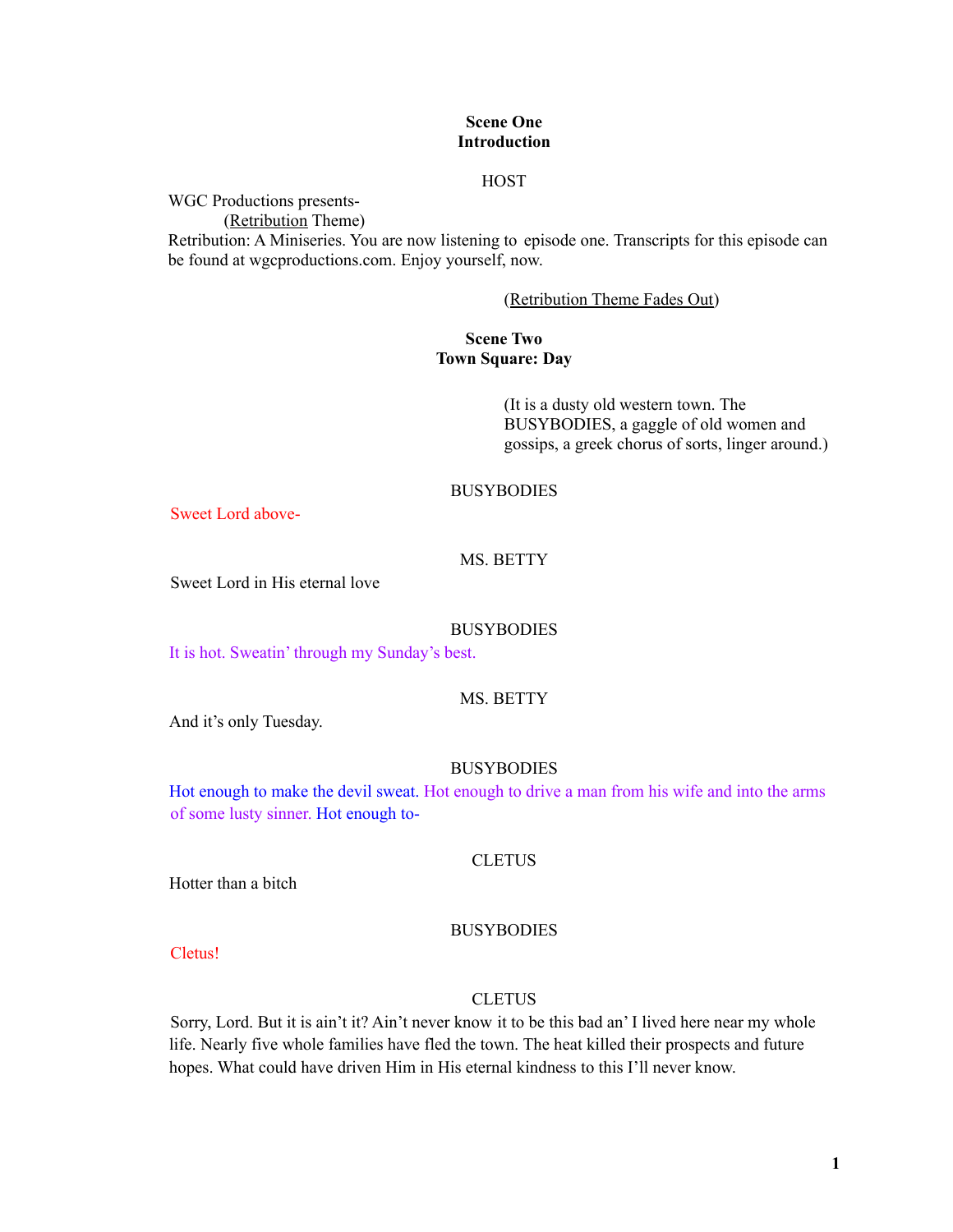## MS. BETTY

So you ain't heard?

#### BUSYBODIES

Heard what?

#### MS. BETTY

Well, I don't like to gossip, but I think you oughta' know since you're a farmer and this drought and heat might just kill all your crop. It would only be good neighborly kindness. Willow Gravis-

## **CLETUS**

The butcher's daughter?

## **BUSYBODIES**

That little girl? What's she got to do with anything? Why she's so shy she once ran off stage right in the middle of the Christmas pageant. Baby Jesus had no mama for the rest of the show.

## MS. BETTY

She's….in a family way.

## BUSYBODIES

That little girl?

## MS. BETTY

Not little anymore. Her Daddy, when he found out, he was furious. Yelling and screaming all night. I just couldn't fall asleep. That was six or seven months ago now. Course she never leaves the house, but I see her through my curtains every so often and she is very, very swollen.

## **CLETUS**

Who did that to her?

#### MS. BETTY

That's the question of the century. She won't say. A situation like that, a father who won't claim his child, it just ain't right. And when things ain't right things don't work....like the weather. Of course, that's just what the pastor says.

#### **BUSYBODIES**

Will the drought ever end if the child remains unclaimed?

## MS. BETTY

I can't say for sure, but I don't see why it would start again unless the dog comes forward.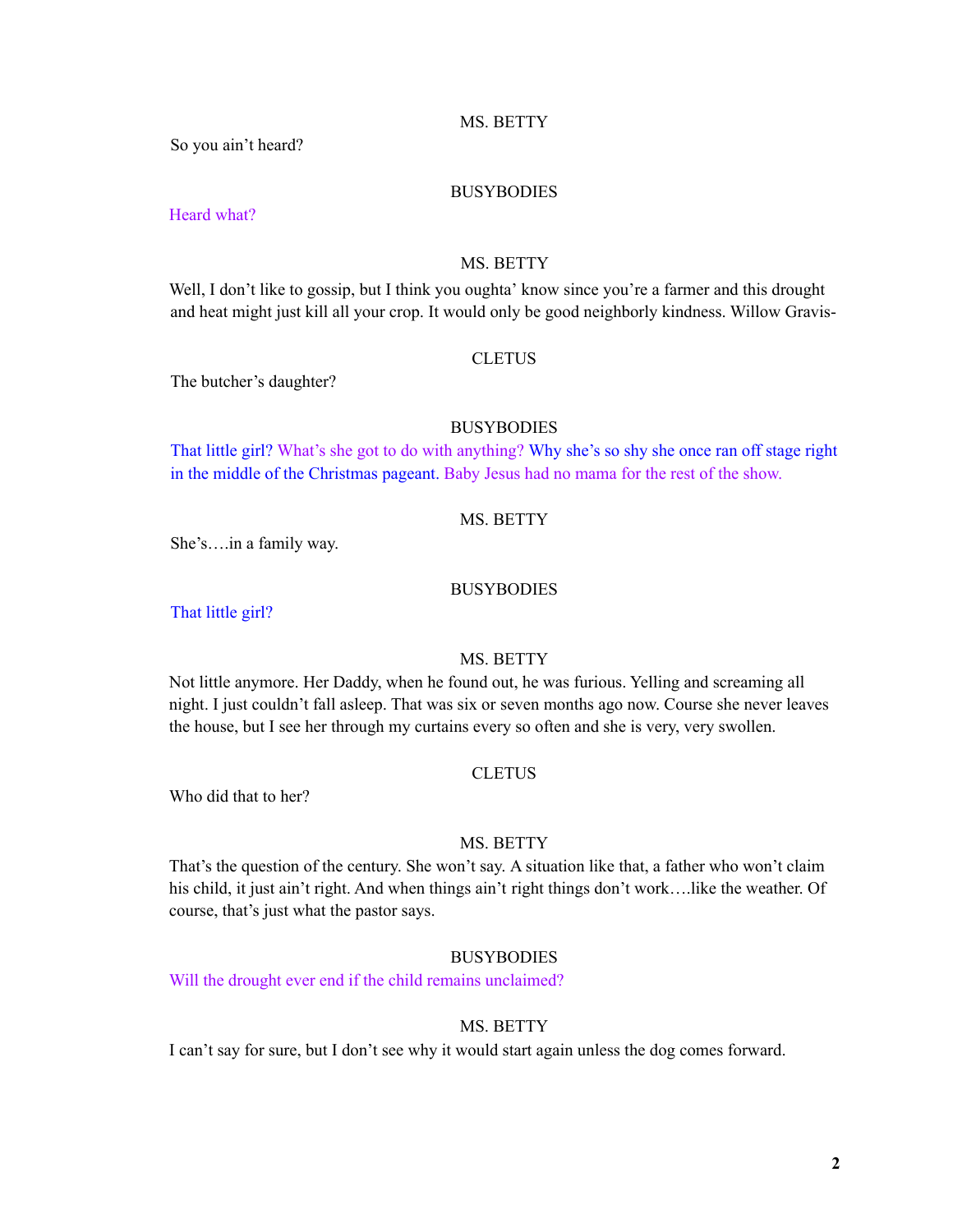(TERRA enters carrying a bucket. She pumps the water spout in the middle of town.)

#### **BUSYBODIES**

What is she doing pumping that water spout like that? Don't she know there's a drought? Ain't right for her to be working. Look what she's wearing. Dressing like a man. Who does she think she is?

#### MS. BETTY

How Terra McHale's parents simply haven't keeled over and died from shame and disappointment I'll never know. Why if my girl was 27, unmarried, and playing in the dirt for a living…. I could never be that strong.

## **TERRA**

Hello there. Awful hot morning we're having isn't it, Ms. Betty?

## MS. BETTY

Yes indeed, deary. You really oughtnt' be working in this heat.

## TERRA

I gotta. Otherwise, all my crops would die and we just wouldn't want that now, would we?

#### BUSYBODIES

What a girl. What a strange, vicious girl.

#### **CLETUS**

Why don't you let me pump that for you, Ms. Terra? Wouldn't want you to hurt yourself, would you?

## TERRA

I spend my days and nights toiling in the soil doing backbreaking labor to raise my crops. This is a pump. Sure to say I won't hurt myself, but thank you for your thoughtfulness, Cletus.

#### **CLETUS**

Course Ms. Terra. Just trying to lend a neighborly hand. (To the BUSYBODIES)

Miserable girl.

(CLETUS exits. IRVING, a charming, puppy-dog-of-a-man, enters.)

#### IRVING

Morning Cletus, looking as lovely as ever. Morning Ms. Betty. I thought the drought was causing this heat but it is clearly you. And you too Ms. Caper and you too Mrs. Donahue.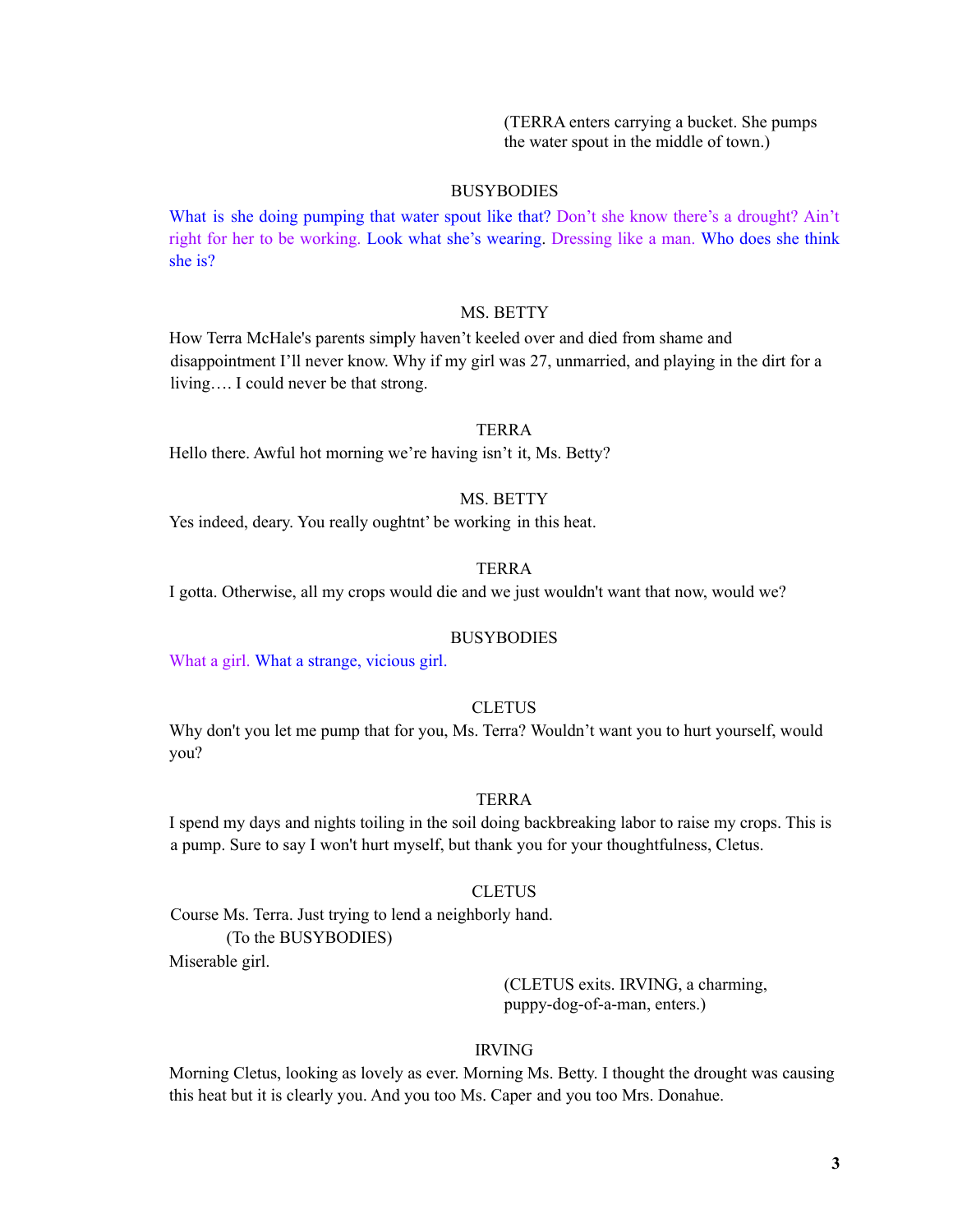## IRVING

Maybe if we ran all you lovely ladies out of town we'd poor folk finally stand a chance. Course with none of y'all in town what's the point of being here.

## BUSYBODIES

Oh, Irving. You really are the most charming young man. Even when you were a boy your smile would send us all to pieces. How is it you haven't been snatched up yet?

#### IRVING

I wonder that too.

#### BUSYBODIES

Oh, I see. You're sniffing 'round that girl again.

#### IRVING

What can I say? I'm hopeless. Now, don't mean to be rude, but my future's calling.

## (IRVING starts to TERRA)

## **BUSYBODIES**

If I were younger…. If he were older-

#### MS. BETTY

If he weren't so stupid he'd almost be perfect. Let's go, girls. Our bridge club is meeting soon.

#### (The BUSYBODIES exit)

IRVING

Hello Terra. You are a hard woman to find. Been looking for you all morning.

#### TERRA

Not now, Irving.

#### IRVING

I got you a present.

## TERRA

Not now, Irving,

#### IRVING

Don't you at least want to know what I got you? Never met a woman who didn't like presents.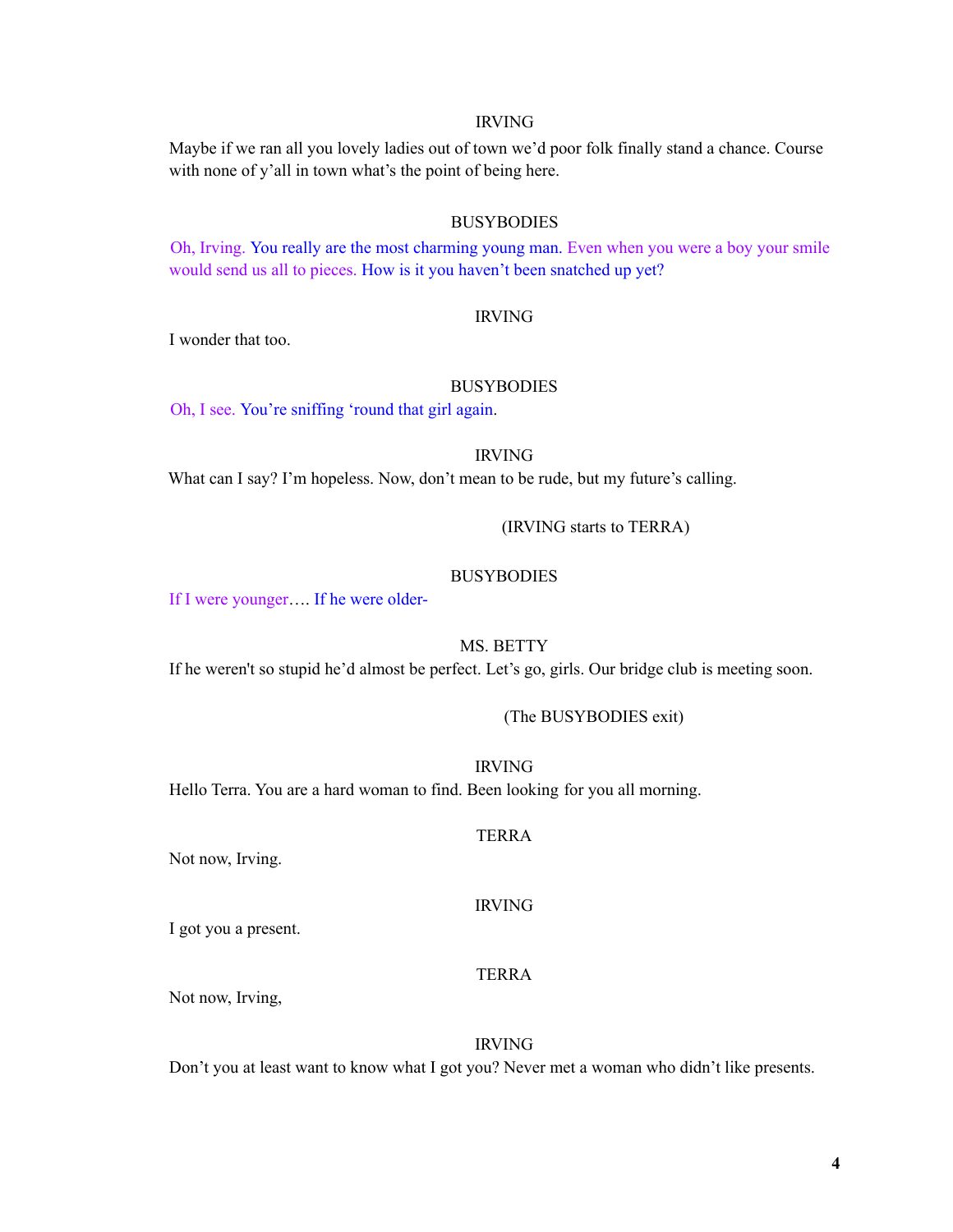Well, now you have.

(IRVING sighs until TERRA stops pumping) Fine, what is it?

## IRVING

Here.

(He hands her some seeds)

We barely have enough water down at the flower shop to keep the flowers we already have alive. Figured these seeds might fare better in your mighty pretty....mighty capable hands.

## TERRA

This is really sweet of you, Irving.

#### IRVING

Sweet enough for you to rethink my marriage proposal?

## TERRA

You do so well when you don't talk.

(TERRA turns back to pumping, but nothing is coming out.) Come on you stupid….just a drop. Can you do that for me? Just a…..dangit you confounded lump of metal.

(She kicks the metal pump.)

## IRVING

Terra, I think you're beating a dead horse, so to speak.

#### TERRA

What else am I supposed to do? I'm a farmer, Irving. I farm and farming needs water. It hasn't rained in months and my reservoir supply is running dangerously low. If I don't get water from somewhere my whole crop is gonna' die.

#### IRVING

So you'll just try again next year

## TERRA

Next year? Won't be no next year. I can barely pay the mortgage now, and my parents hate that I'm doing this. They think I should be married off to someone I don't love making babies I don't want. Forced to spend my life pricking my thumbs with sewing needles to momentarily escape the cold numbness that exists there and dreading the day when that won't be enough.

## IRVING

You're so pretty when you talk.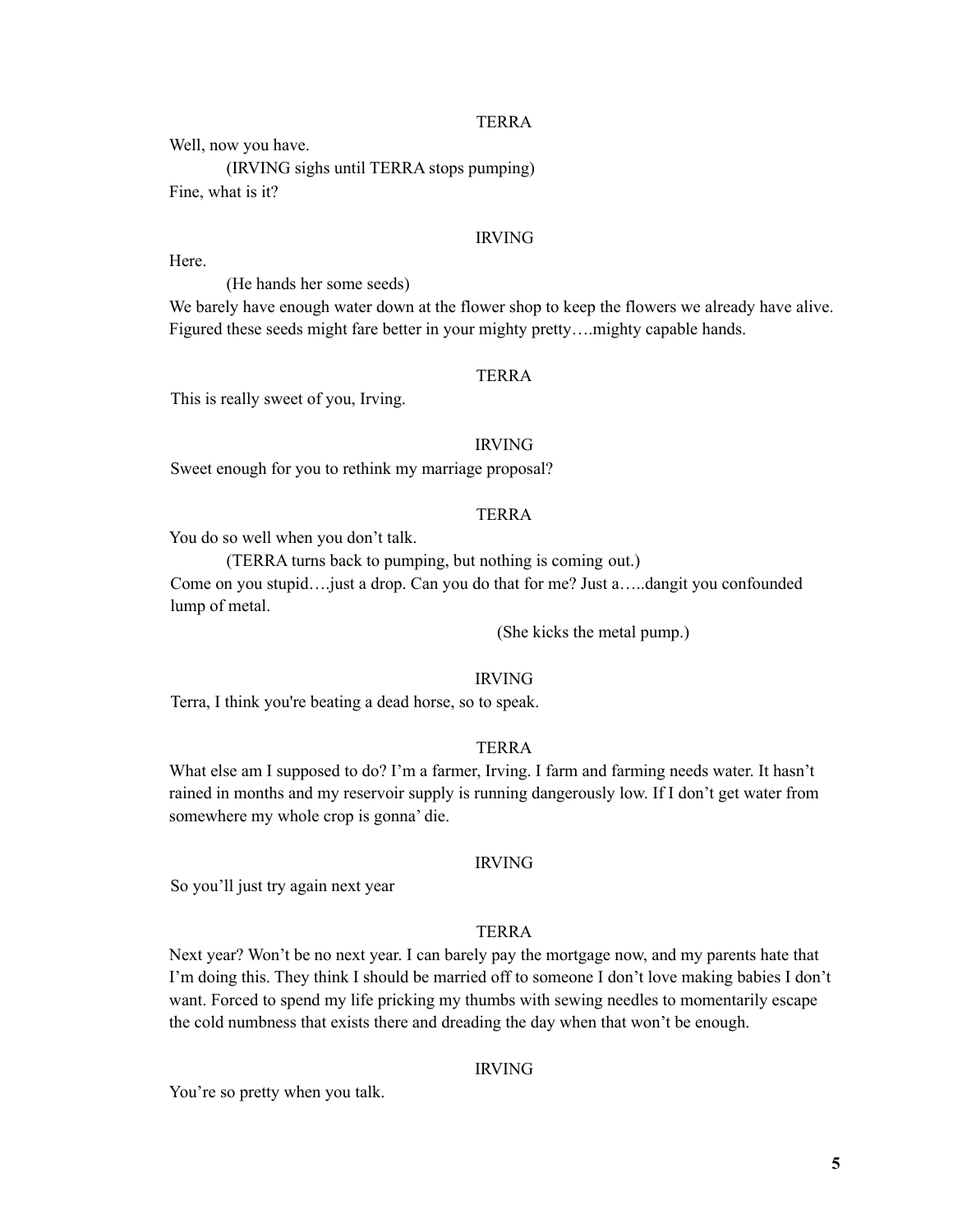I'm serious, Irving.

I know.

# IRVING

## TERRA

I'm getting desperate.

## IRVING

How desperate?

## TERRA

Irving, if you start talking all that nasty again

## IRVING

No. None of that this time. Listen, I heard from my Momma who heard it from Ms. Laureli who heard it from Ms. Betty who heard it from the pastor who heard it from God that this here drought is 'cause something ain't right. I also heard Willow is eating for two now.

## TERRA

Willow is pregnant? Willow Gravis? The butcher's daughter? I've never even seen her look at a man and she's managed to go and find one to have her? Well, good on her, I suppose. But what's a drought got to do with any of that?

## IRVING

Ms. Betty says it's cause God doesn't like it when young girls and their children are left without fathers. Or that cause He's a father and all, he doesn't like bad ones. Something like that. The point is the rain won't come because someone's already come and gone.

## TERRA

Irving!

Sorry. It was too perfect.

TERRA

IRVING

That mouth's gonna' get you in trouble.

## IRVING

Hasn't yet. So, you believe it?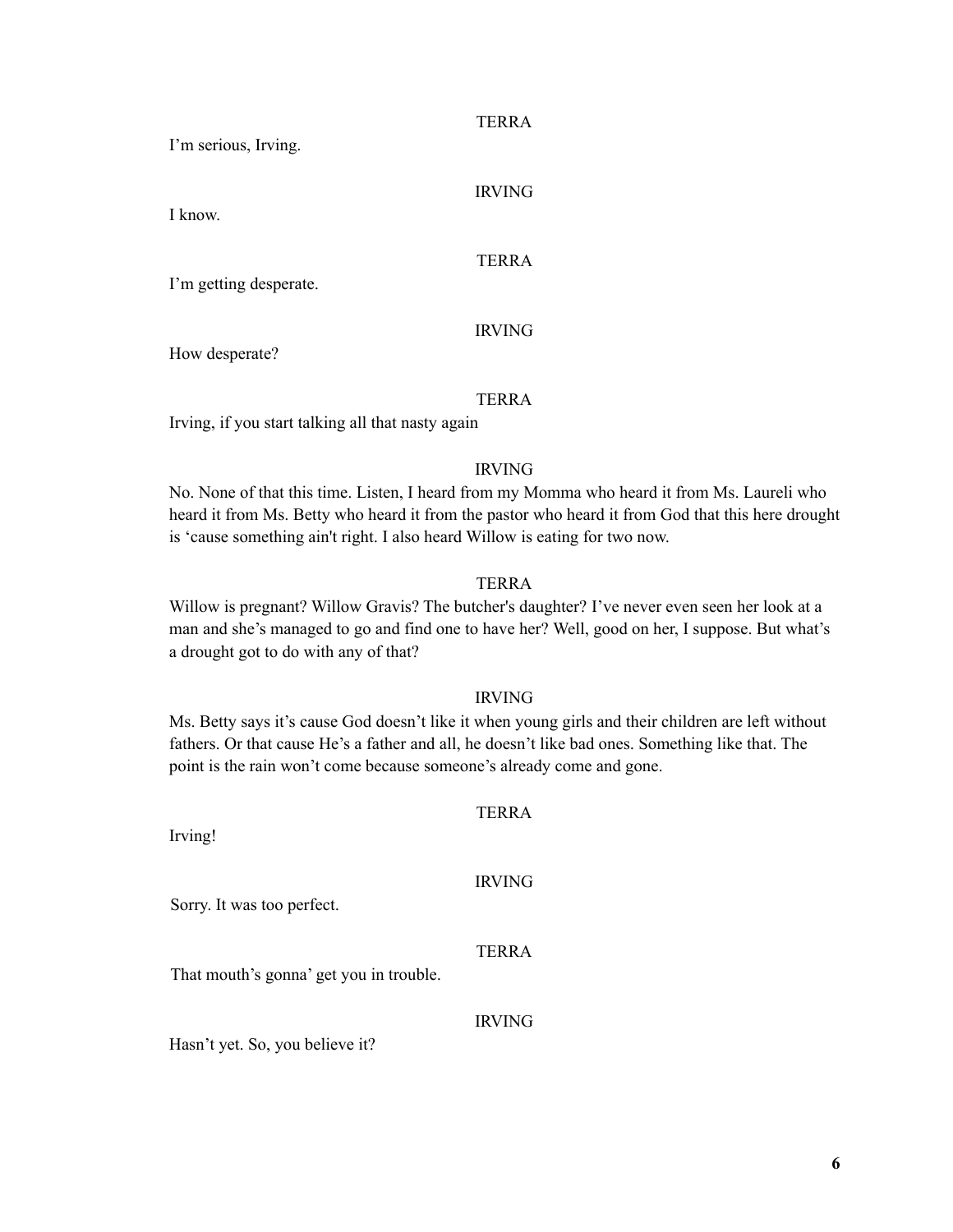Do I believe that Willow is gonna be a mother? No, but I could see it happening. Do I believe that one person could cause all this mess? Do I believe God Himself would stop the rain in order to drive out one man? Well, I don't know, more unbelievable things have happened.

|  |  | Glad to be a help. |  |
|--|--|--------------------|--|
|  |  |                    |  |

IRVING

# TERRA

Hey, Irving...if it's not too much trouble

#### IRVING

You're the only trouble I ever want to be in.

## TERRA

Nevermind.

#### IRVING

I didn't mean it. Thought it was funny.

## TERRA

I was going to ask if you could go to Willow's and ask her to come over to my farm an hour or so after sunset. Don't have time to go myself and I'd like to talk to her

IRVING Don't even need to ask. TERRA Thank you. I really appreciate it. IRVING I appreciate that you appreciate it. TERRA Bye, Irving.

(TERRA exits)

## IRVING

I'm going to marry you one of these days, you know. We both gotta married some time, why not marry each other? We're gonna have a family, Terra.

(To himself while exiting)

A big family. With a coupla kids and a home, we'll be proud of.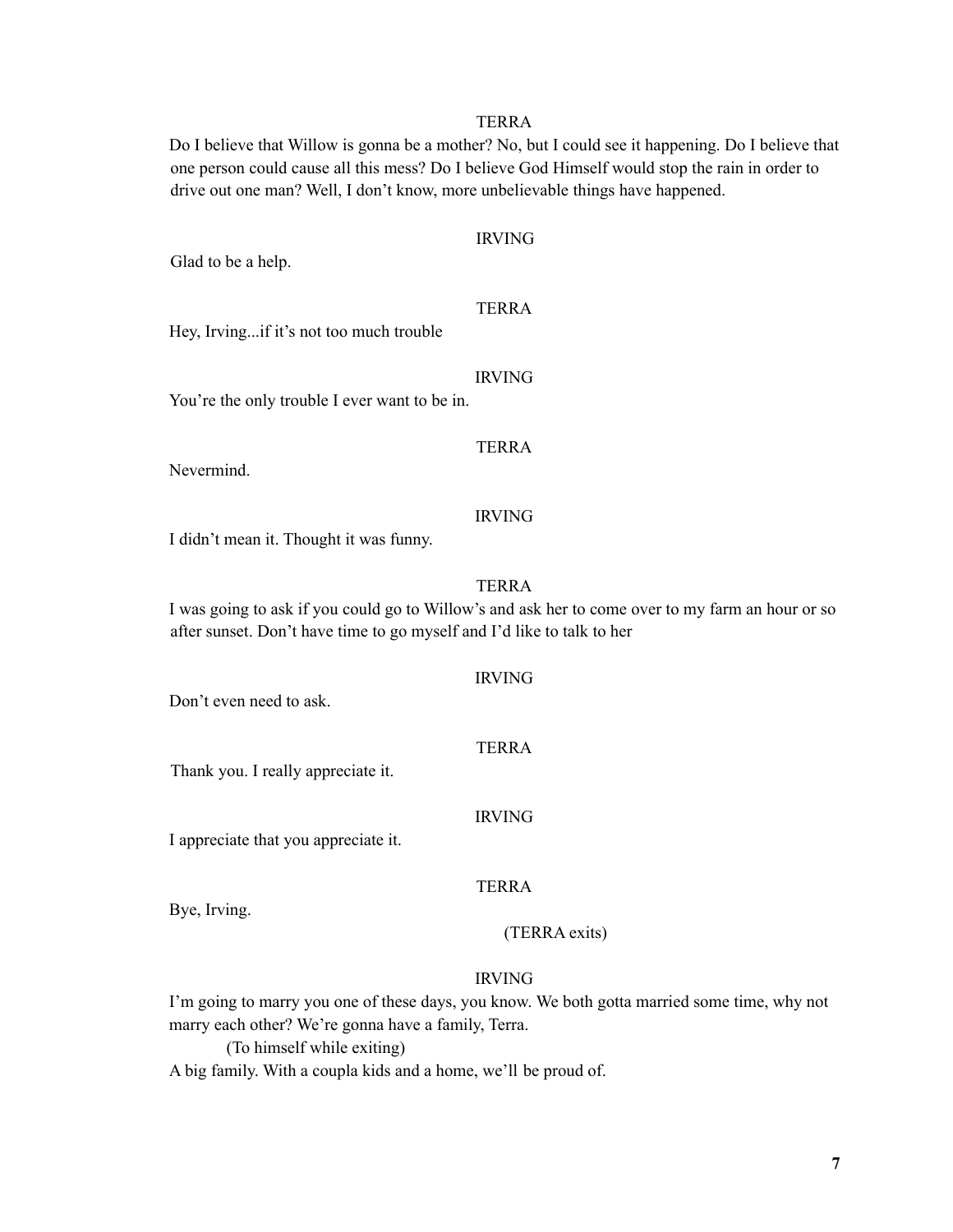(IRVING exits. Transition music.)

## **Scene Three Saloon: Later**

(BUSYBODIES, MS. BETTY, and CLETUS gossip as it is all they know how to do.)

## MS. BETTY

You'll never imagine what I saw today.

**CLETUS** Did another family move out? Damn it. Without the rain who knows who's next.

#### MS. BETTY

No.

## **BUSYBODIES**

What, Betty? Was it a rattler?

## MS. BETTY

No. Cornelius McHale.

## **BUSYBODIES**

Terra's brother? What's so special about him.

#### **CLETUS**

Never liked him. Always thinking he's better than us.

## MS. BETTY

He is better than you, Cletus. He's young and rich and smart. He's worlds better than you. But, it's what he was saying

## **CLETUS**

No young upstart is better than-

## **BUSYBODIES**

Shut up, old man. (To MS. BETTY) Saying what? Saying what?

## MS. BETTY

He was holding a letter and muttering to himself. Violent whispers that whipped up gooseflesh on my arms. Talking something vicious about his sister.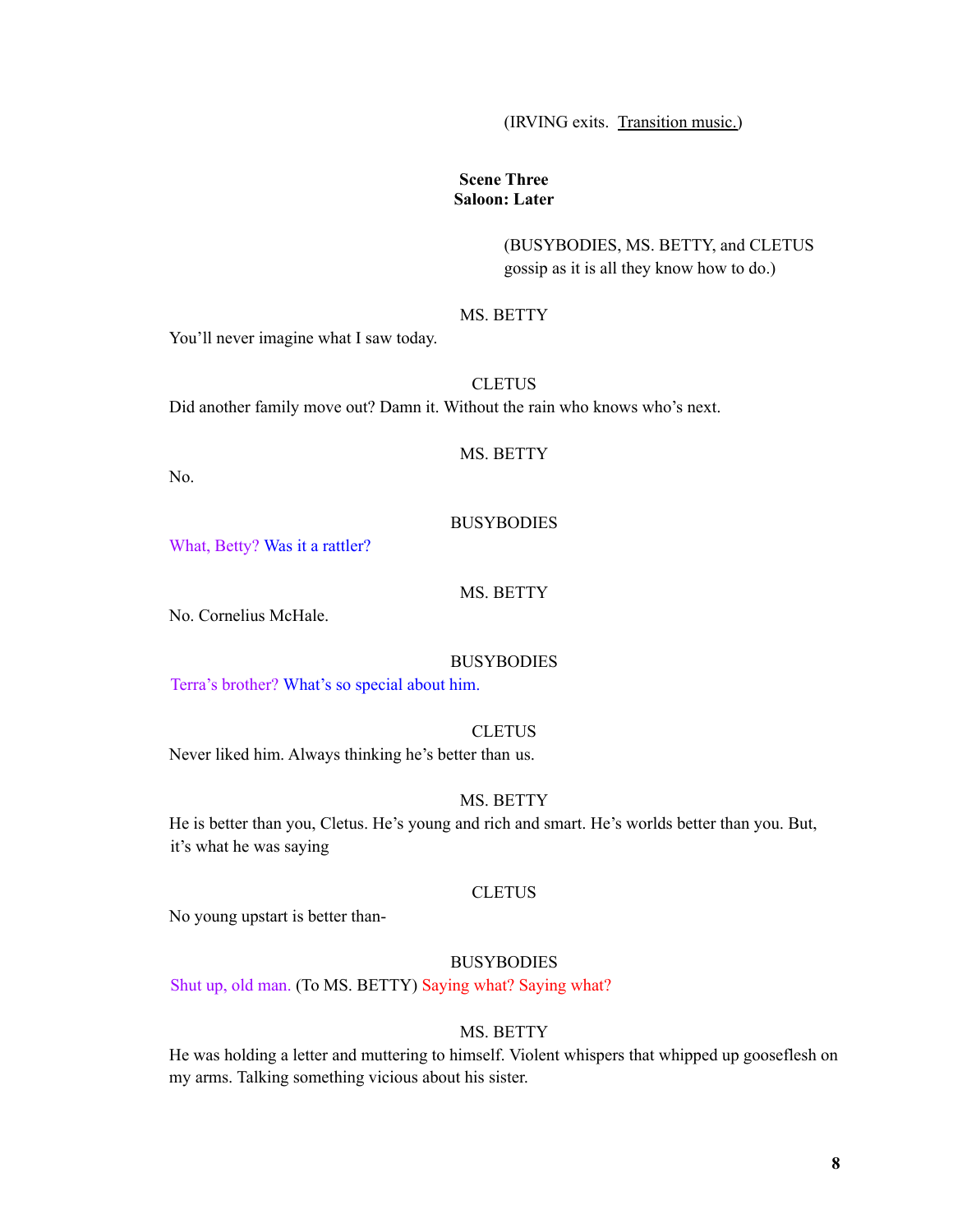## **CLETUS**

Don't know why y'all all surprised. They both crazy.

## **CLETUS**

Sides you should never trust a man that only wears suits. Ain't healthy.

#### BUSYBODIES

Oh, how I pity the McHale's. Blessed by man and cursed by God. Terrible people in terrible states.

#### CLETUS

Acts of God.

#### BUSYBODIES

Miserable states.

(Transition Music)

## **Scene Four Terra's Kitchen: Dusk**

(TERRA's kitchen is a pretty simple place. It has a table, some chairs, and a nice homey feeling to it. NEIL, Terra's older brother, is sitting at the table reading a letter. He's a bigger ball of anxiety than usual. TERRA enterst.)

**NEIL** 

And where have you been? Do you know what time it is?

## TERRA

The time I wanted to come home.

## **NEIL**

It's eight o'clock at night.

## TERRA

I was trying to get some water, and I was selling off the last of my eggs and vegetables. Here.

(TERRA places some money on the table)

I don't need to explain myself to you, you know.

## NEIL

This isn't enough to get you through a week let alone make up for the amount of produce you lost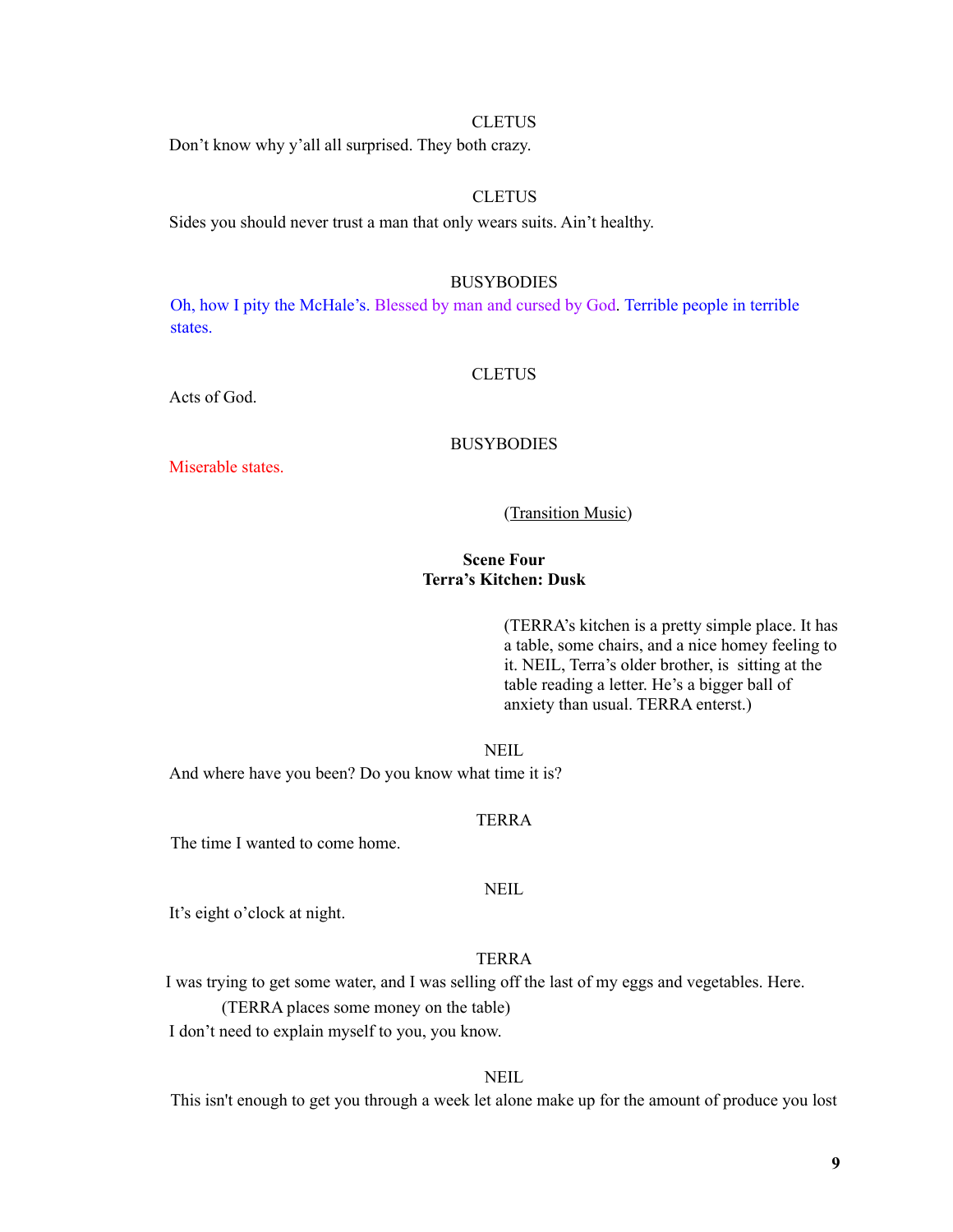to the drought.

#### **TERRA**

I sold what I had. What's wrong with you? You're not this tightly wound, usually.

## NEIL

Mother and Father have written me. Asking about you. Asking about your farm.

## TERRA

What are you planning to tell them?

## NEIL

What can I tell them? I've been lying to them since I practically got here, saying that you were the best farmer in the county because you said you needed a little more time to get "the hang of things".

#### **TERRA**

I did need more time.

#### **NEIL**

Oh sure, growing a modest amount of vegetables is all well and good, but now there's a drought and you're selling a few dollars worth of food? How can I go from best farmer in the county to telling them you're teetering on the bank of brinkruptcy. Brink of bankruptcy? Oh, who gives a cuss. Father thinks I'm doing such a good job watching over you. He thinks I'm practically a saint for leaving home for three years to watch over you in your….time of crisis.

## **TERRA**

I'm not in-

#### NEIL

He wants me to take over the printing business. He says that when you come to your senses and get married, I can start to run things. Thinks I'm suited for it. Wants me to move back to Boston. What will he do when he finds out I've been lying to him for months now? Bye Bye Boston. Bye Bye Future. Oh, I need a seltzer.

## **TERRA**

So, you are going to tell them?

## **NEIL**

No. No that wouldn't be right, would it? Would it? No, it wouldn't.

#### TERRA

Thanks, Neil. That's why you're my favorite.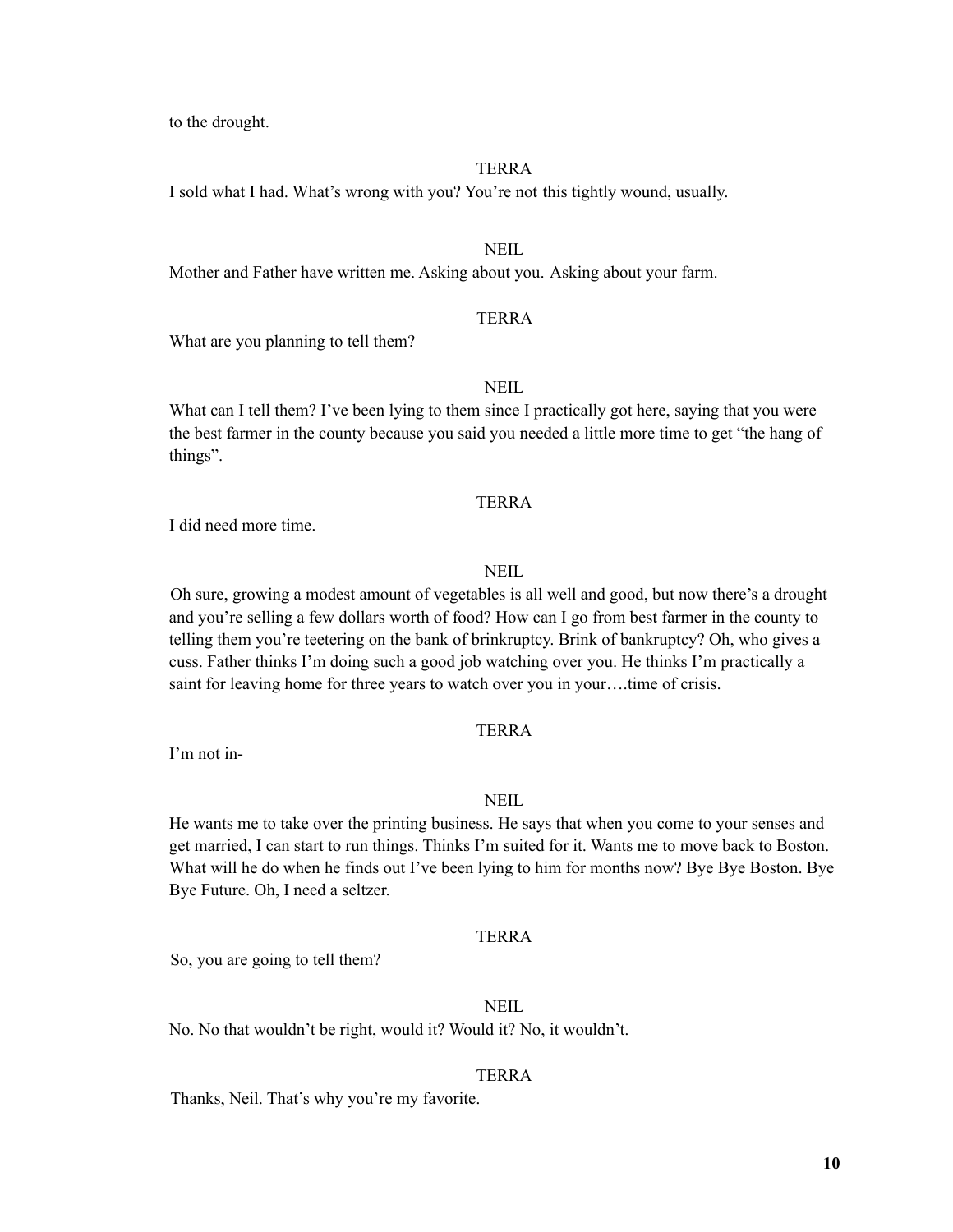#### NEIL

Favorite what? Family member? Brother? Abused task monkey?

## TERRA

You're just my favorite.

NEIL

Tell me you found water, at least?

## TERRA

No, but I think the drought may be kinda divine retribution of sorts.

## NEIL

Did you get heat stroke while you were out?

## TERRA

Talk of the town is that the butcher's daughter, Willow, don't know if you ever met her but she's pregnant.

## **NEIL**

Pregnant?

## TERRA

Yes. Apparently, it was the handiwork of some rogue gentleman caller.

## **NEIL**

Oh.

TERRA Stop blushing, Neil. I'd have thought you've never heard of these things before.

**NEIL** 

It's just so...untoward.

## TERRA

Maybe in Boston, but things are different here, thank God. I think if I find the father then I'll bring back the water. Bring back the water I'll save my farm, I'll save your skin with Daddy. I'll save us both. Won't that be nice? I'll save us both.

**NEIL** 

So what exactly are you going to do? Can't make a man be a father. He might not even be in town anymore. How are you even going to figure out who it is?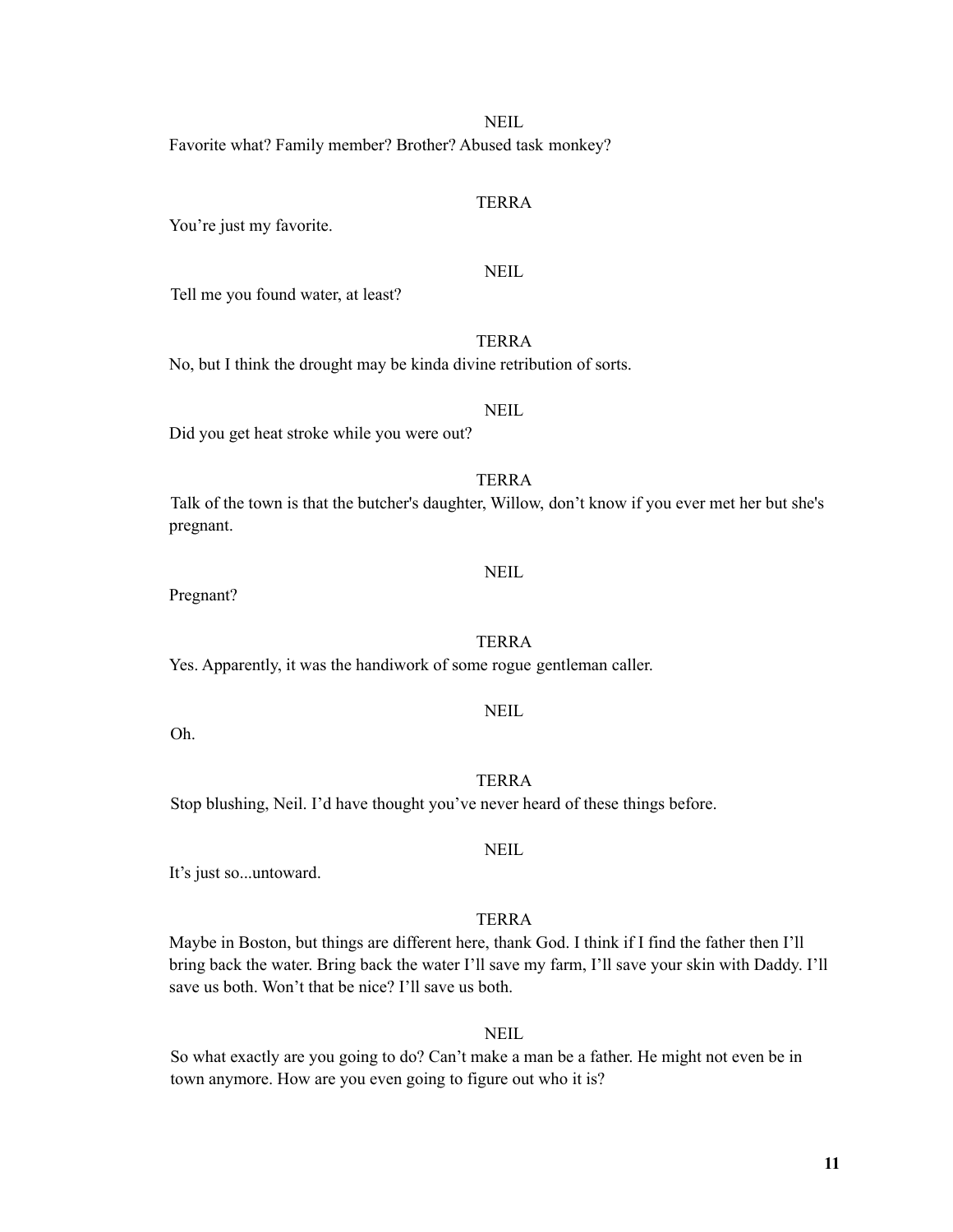(There is a knock on the door)

TERRA

I'll ask...and calm down. You're liable to scare her.

(TERRA exits to open the door)

NEIL

Her?

## TERRA (Distant)

Well, I'll be. Come in. Come in.

## WILLOW

(Distant)

Thank you.

#### TERRA

(Distant)

Must admit I didn't think you'd come.

#### (WILLOW and TERRA enter)

#### WILLOW

Oh! I didn't know that we wouldn't be alone.

TERRA

Yes, I'm sorry. I should have mentioned, this is my brother…..Come on, introduce yourself.

NEIL

McHale. Cornelius Jacob McHale. Most people just call me Neil for short. Course some people call me Cornelius too. It's all preference at this point. Nice to meet you.

## WILLOW

Nice to meet you, Mr. McHale.

## TERRA

Neil, this is Willow.

## NEIL

Yes, I ascertained. I should...I should leave you ladies some privacy. Some….Nice to meet you Ms. Gravis.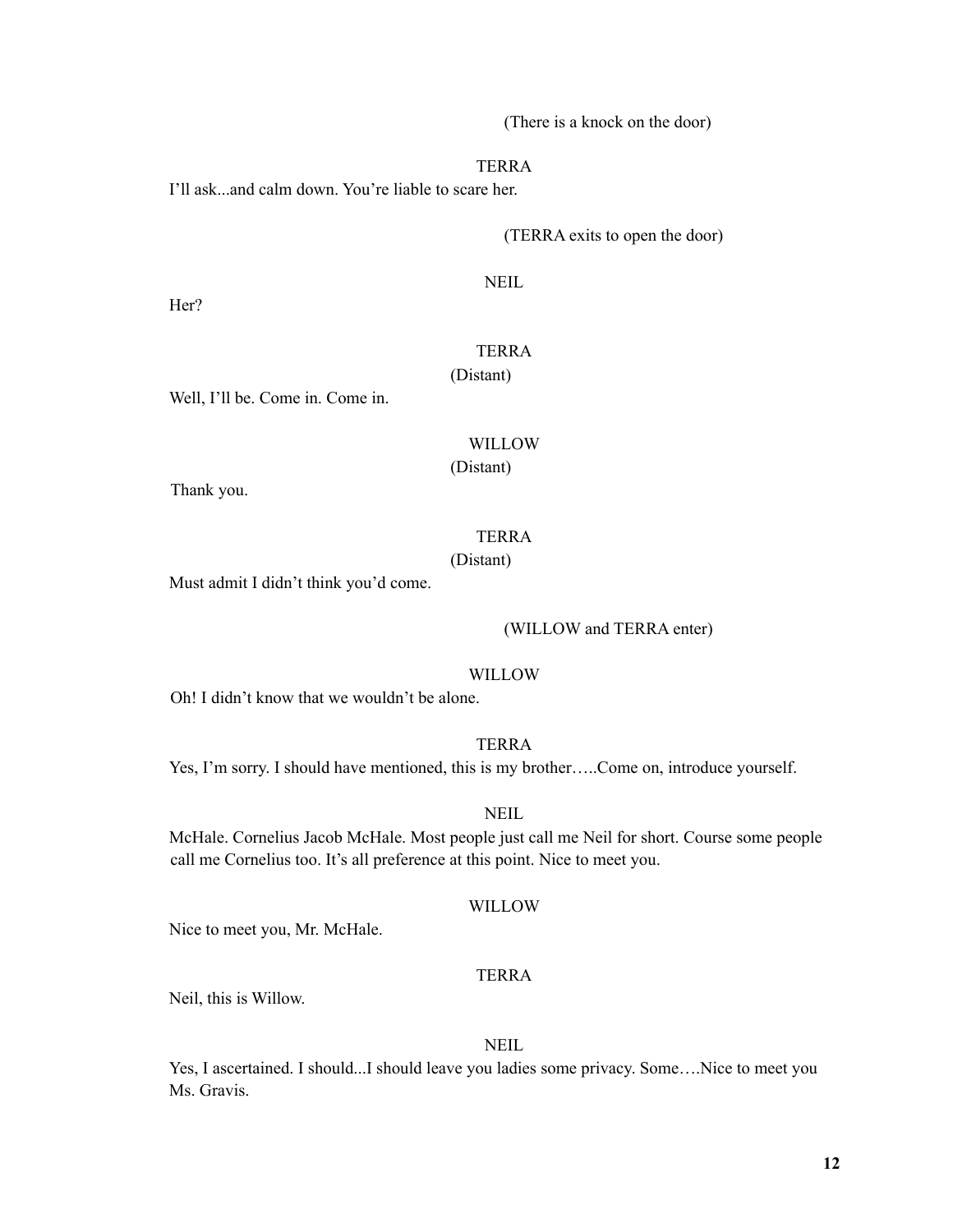## WILLOW

Likewise.

**NEIL** 

Terra.

# (NEIL exits)

## TERRA

Forgive him.

#### WILLOW

I assume things are different where you're from

## TERRA

No, that's not Boston. That's just Neil. (Beat)

So…..

## WILLOW

I know what you're going to ask about

## TERRA

## WILLOW

In the three years you've lived here we've exchanged maybe a handful of words. Now suddenly and without reason

## TERRA

I know I could be a better neighbor so I'm trying. I'm trying?

(She means this as an adjective)

## WILLOW

You are.

## TERRA

Funny. I didn't know you were funny.

WILLOW

Mmmm.

No. No. I just want to see how you're doing?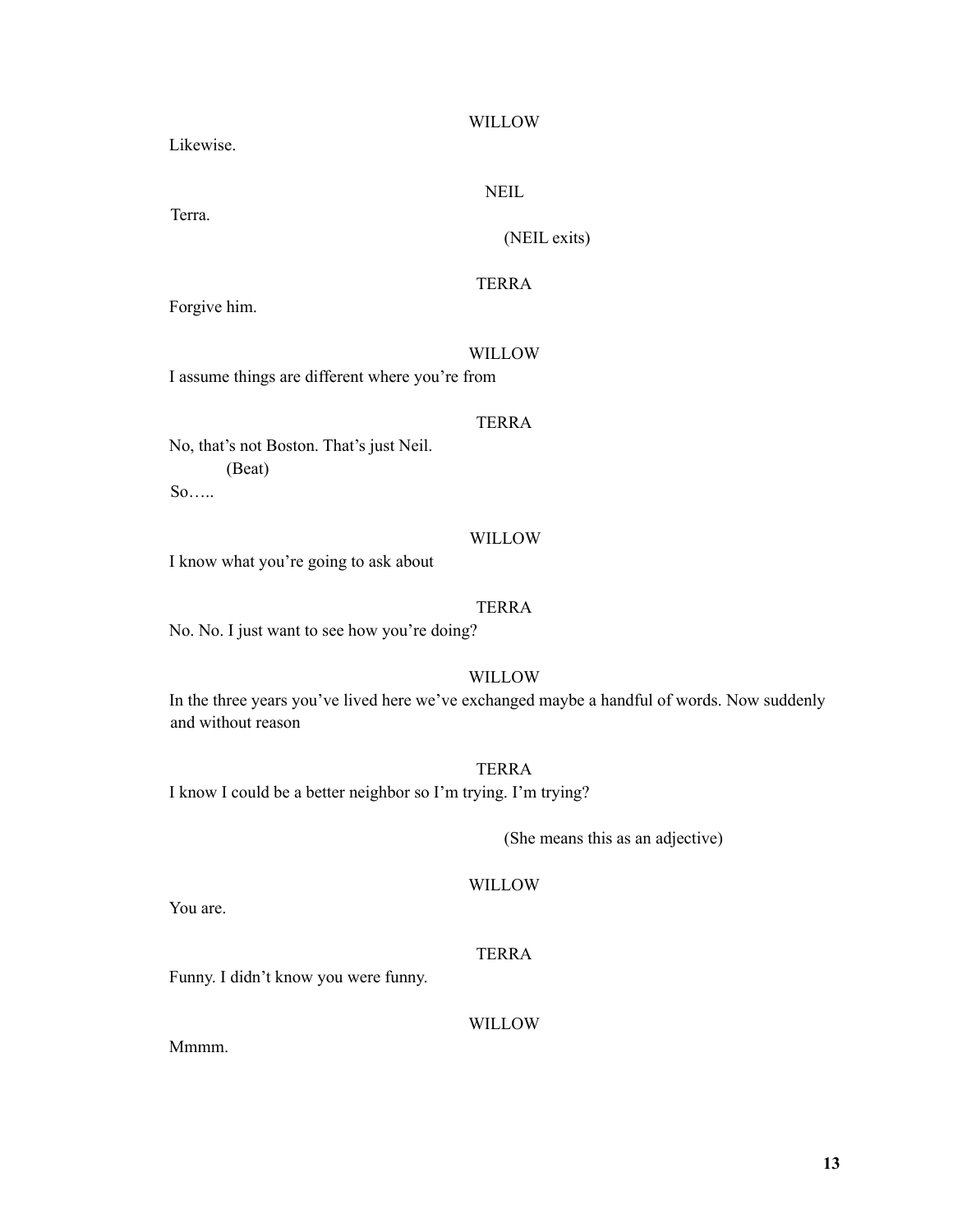## WILLOW/TERRA

So, Irving?/ How about this heat?

## WILLOW

The heat?

## TERRA

What about Irving?

## WILLOW

I mean, he came to my house for you. Are you two tying the knot anytime soon? (TERRA laughs)

No?

## TERRA

No. I mean, Irving and I….that would be like oil and water. Or sawdust and water. Or sewage and water. Speaking of water, I.... um, you hear about this drought?

## WILLOW

Of course.

## TERRA

It's about six or seven months long now.

## WILLOW

Yes.

## TERRA

You know, droughts don't really last that long round the territory, I heard. A month or two, sure. But seven....it's almost supernatural. How many, uh, how many months are you along now?

**WILLOW** 

Seven or….hold on now. What's your meaning 'bout this?

## TERRA

Don't mean to insinuate anything….except I do. You're seven months along, the drought's seven months along

## WILLOW

You think I did all this? You think I'm a witch or something else like that? A sorceress?

## TERRA

No. No, I think that when you got pregnant something changed….shifted, because of the father-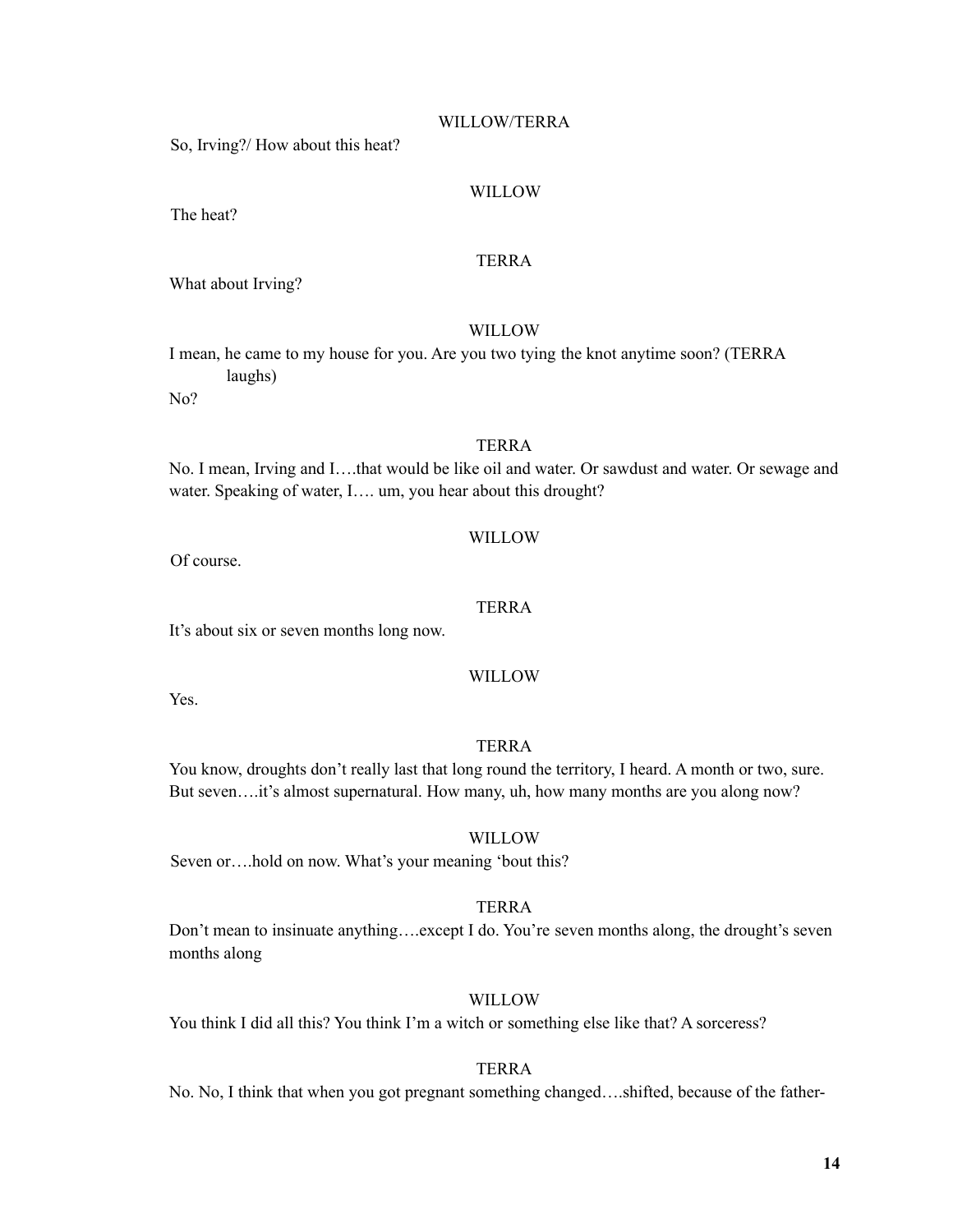#### WILLOW

What about the father?

## TERRA

Well, who is he?

#### WILLOW

That's none

## TERRA

People are saying that….that because of the father

#### WILLOW/TERRA

This is no one's business but my own and I don't appreciate this at all/He's not here and the rain won't come back until he claims his child. His actions.

## WILLOW

I knew you didn't invite me here because you wanted to be friends.

## TERRA

Look, we can all be friendly when the rain comes down in spades but until then I need to start thinking about more than friendship.

#### WILLOW

Well, then we'll never be friends because I'm not talking.

## TERRA

Willow, think about this-

#### WILLOW

You can go back and tell your little town friends that as far as anyone is concerned, and they shouldn't be because it's not their business, there is no father. I did this by myself. I'll raise it by myself and that will have to be enough for us both.

#### (WILLOW exits)

## TERRA

Well, this isn't going to be easy.

(Beat)

Of course, I've never liked easy. Someone has to know something and I know someone who makes it their business to know everything.

(TERRA exits. Transition Music.)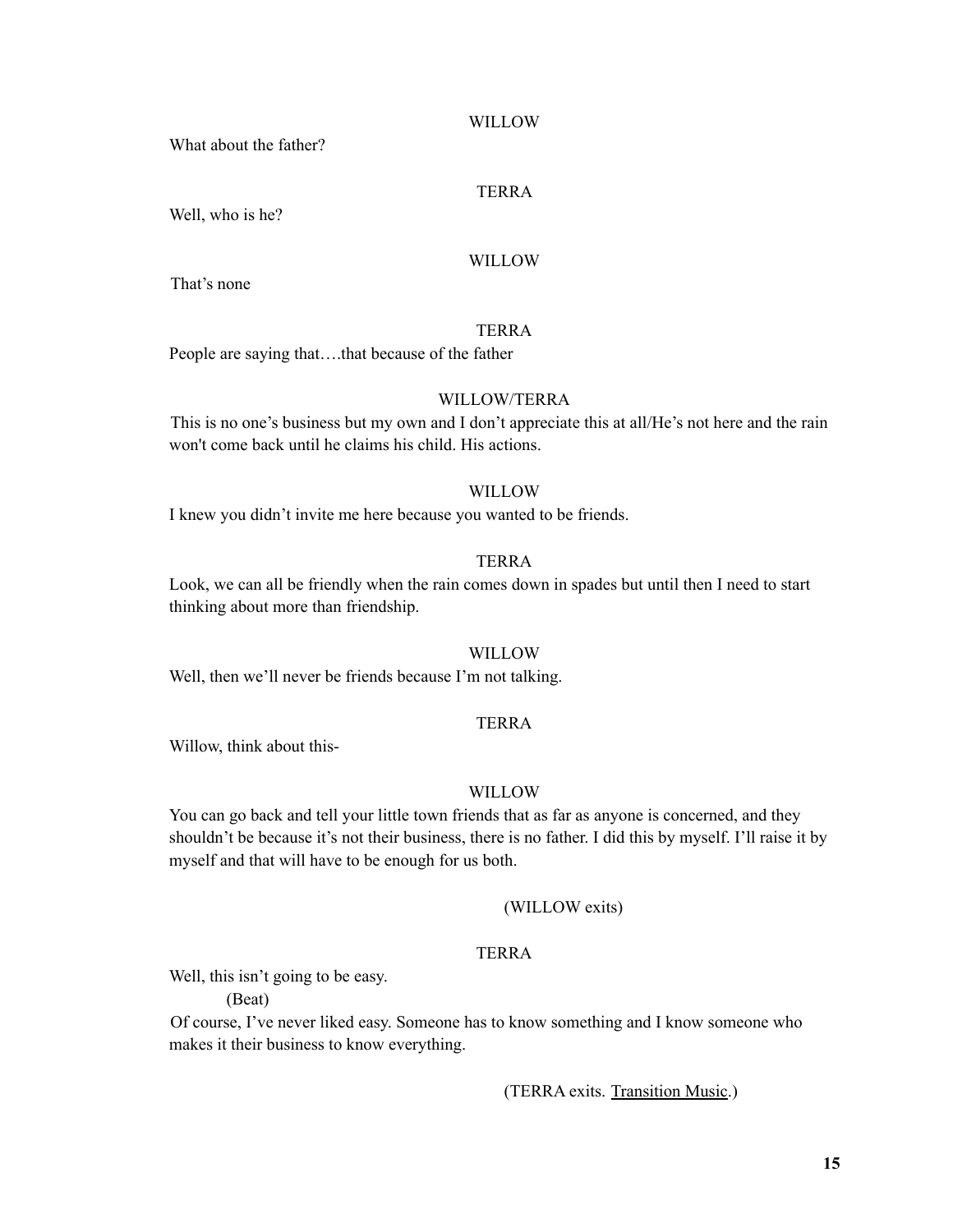## **Scene Five Ms. Betty's Porch: Night**

(TERRA is on the porch of MS. BETTY'S house in the middle of the night. It is simple yet it screams "anything you say on this property can and will be used against you". TERRA knocks on the door. No response. She knocks again. No response. She knocks once.)

## MS. BETTY

(off-stage)

There better be a fire or a stroke. Otherwise, you're just being a rather awful fool by interrupting my bridge game.

(MS. BETTY opens the door) Oh.

#### TERRA

Evening, Ms. Betty.

#### MS. BETTY

Child, what are you doing on my porch at this hour?

# BUSYBODIES

(off-stage)

Who is it Betty?

#### MS. BETTY

Come see for yourself.

(BUSYBODIES enter)

## **BUSYBODIES**

Miss McHale.

#### TERRA

Howdy, ladies. Sorry to bother you this late in the evening, course I wouldn't do it if it weren't awful important

## MS.BETTY

Stop hemming and hawing and get to the point. I have tea in the kettle and money on the game.

## TERRA

'Bout the the drought. Bout Willow.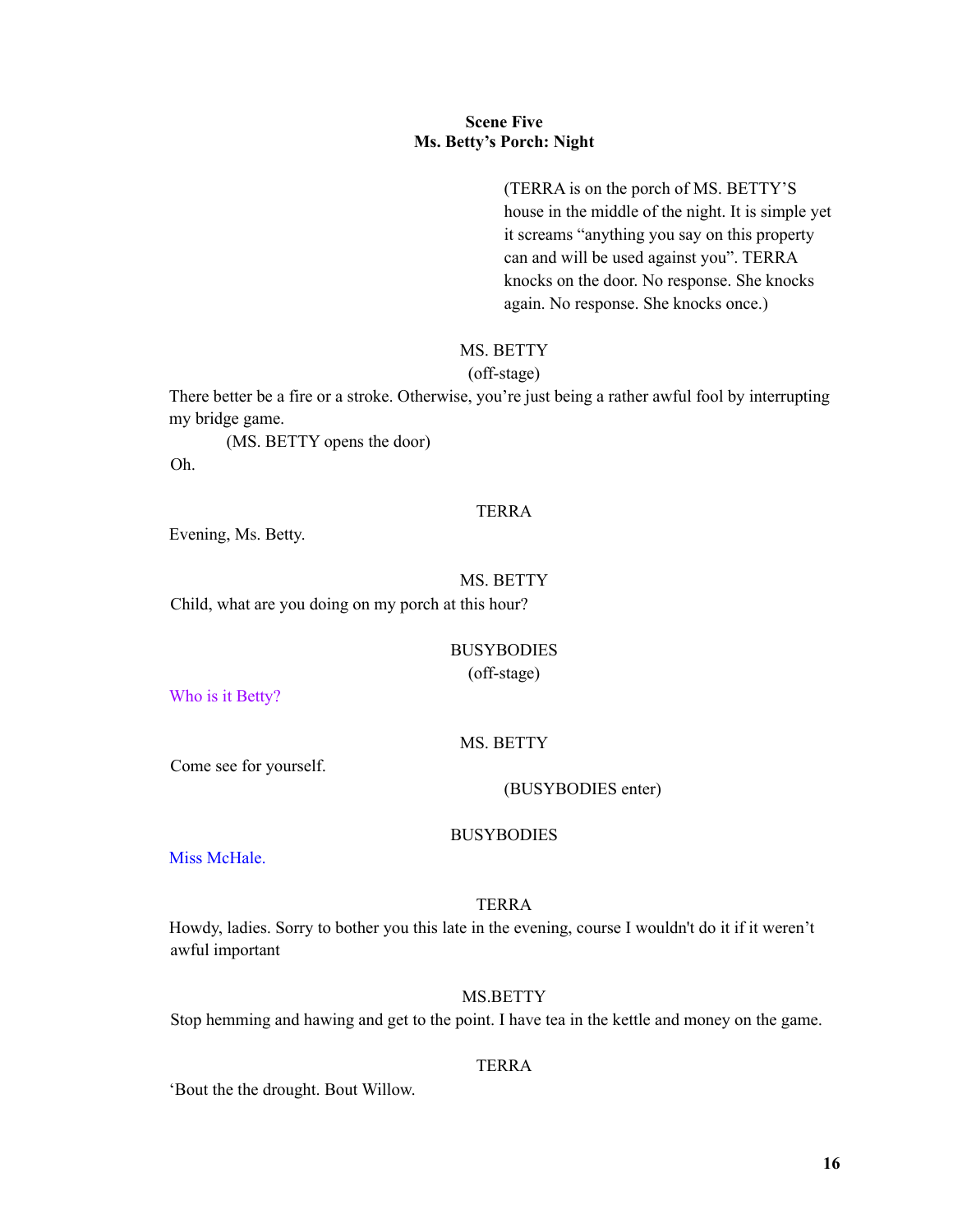## MS.BETTY

## TERRA

Since you know so much….I was just wondering if you could tell me everything about what's happening' with her. Course, I wouldn't just bother you for no reason, but I think it's real important to ending' the drought and all, and, I mean you do know everything.

## MS.BETTY

Stop flattering me, girl. Sit down, McHale. You look more uncomfortable than a Catholic at a Baptist revival. Sit. So, what you want to know about little miss, over there?

## TERRA

Everything. Everything, you remember. Anything that can help me find the father.

#### MS.BETTY

The father? Why are you looking for him?

#### TERRA

Irving told me

## MS.BETTY

You and Irving?

TERRA

It's not like that. Jesus, Ms. Betty….Sorry. All I'm mean is that

## MS.BETTY

You'd better be sorry. You come around to my house. Interrupt my bridge. Raise your voice on my porch

## TERRA

I know. I'm awful. But please this is serious.

## MS.BETTY

Yes, and why is it so important to you? You always looked down on us for sharing our good information but here you are, begging.

#### TERRA

I don't beg. (Beat) Ms. Betty, please.

And?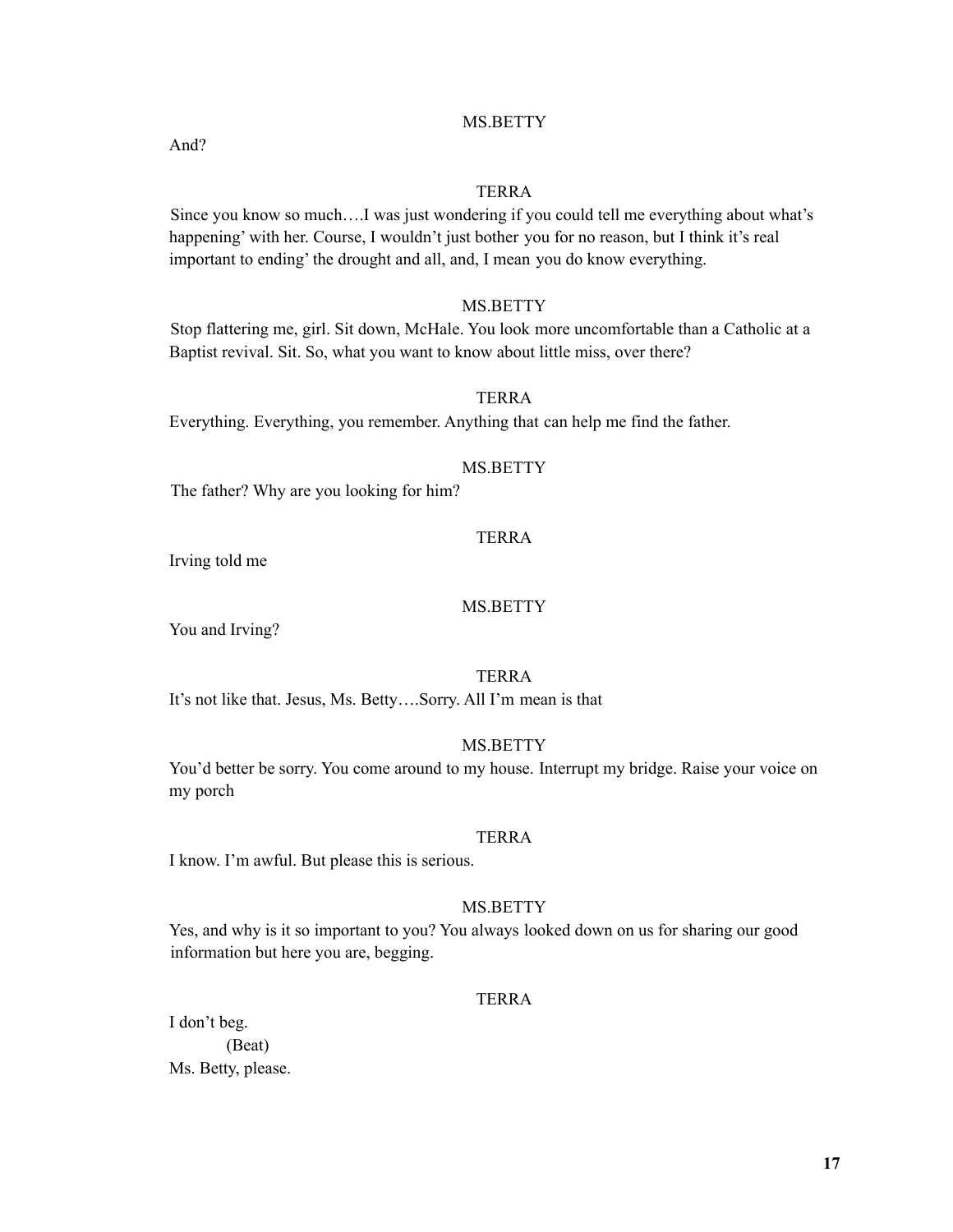Irving told me it was you who told him that the drought had to stop when Willow's baby's father claimed his child. I need to find that man.

## MS.BETTY

Hmm.

## TERRA

Haven't you ever loved something? Loved it so much that you put your whole heart and soul in it. Wouldn't you do everything to make sure it lives? Wouldn't you do everything? I love my farm, Ms. Betty. I'd do anything.

#### MS.BETTY

You think…You….I…..it's the fifth.

#### TERRA

It's….oh, it's the fifth.

## MS. BETTY

He turned 32 three hours ago.

#### **BUSYBODIES**

Ezekiel. A fine boy. Always there to help. A good boy. May he rest and God bless the childless mother.

#### TERRA

I'm sorry Ms. Betty

#### MS. BETTY

He, um, it…Gravis is…..I don't….people don't come by the Gravis house.

## **BUSYBODIES**

Gravis never lets anyone in. After his wife died that house became a fortress. A broken man is he.

## MS. BETTY

Course I think the only time anyone comes up to the house is when Gravis orders flowers to put out back on his wife's grave. I always know when that is cause I can see her grave from my bedroom window. Always the nicest red lilies. JR used to deliver but his son does now.

## TERRA

Irving delivers the flowers now?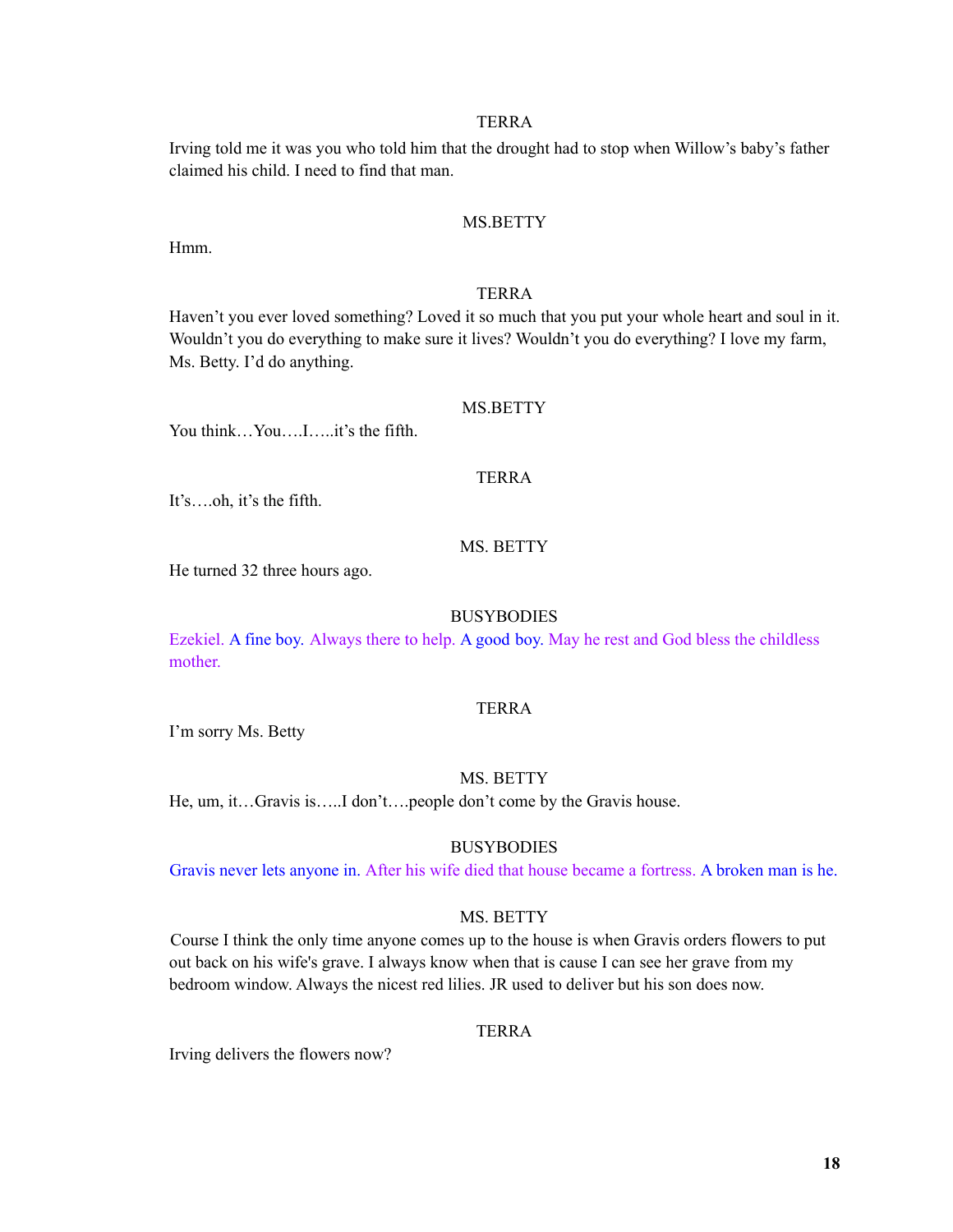## MS.BETTY

Hmmm.

## TERRA

I gotta go, but….I'll come back, maybe. If you would like.

## MS. BETTY

I neither need nor want your pity, McHale. I'm not some sad old woman you have to care for to ease your guilt.

## TERRA

Fine, then. Have fun with your bridge.

## MS. BETTY

But you can't just leave now either. The art of information sharing is an old-time honored one. I gave you got, now what do you have to give to me.

#### TERRA

I don't have time for this.

## MS. BETTY

Make time.

## TERRA

I...uh...Irving proposed to me.

(TERRA runs off.)

BUSYBODIES

What? Wait, What? Why? When? Where? What? When? How? When? What? Girl!

## (Transition Music)

## **Scene Six Field: Night**

(TERRA is pacing in the middle of an empty field. IRVING, in pajamas with a jacket, enters.)

#### IRVING

Why we stopin' here? Why'd you drag me out of bed at three in the morning? I was having the nicest dream….you were there, but not like this. Ain't even gonna hit me for making a crass joke 'bout you? Must be bad….Hey. Terra-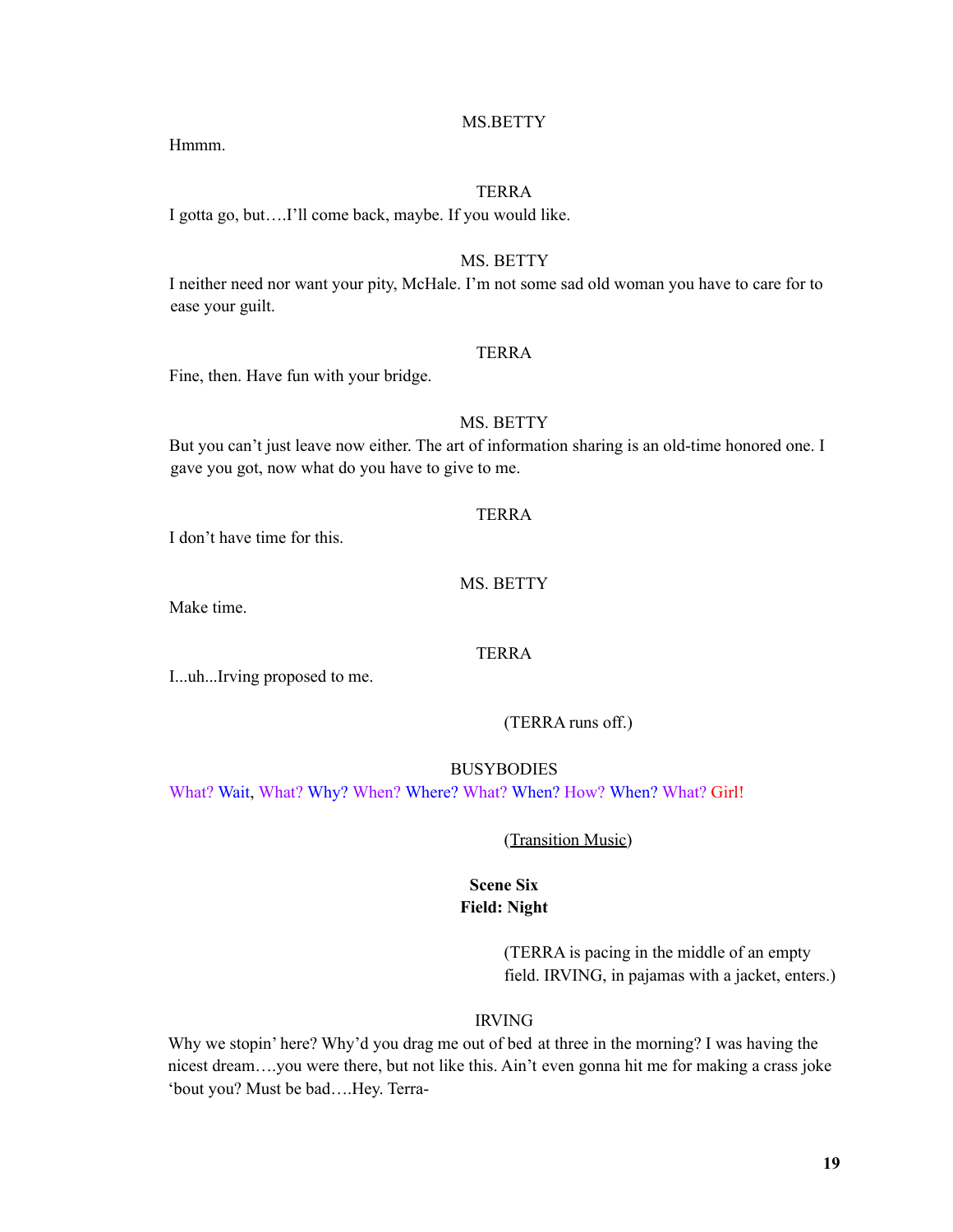You...you and Willow. You two? The kid's yours.

## IRVING

The kid is….wait a minute-

## TERRA

Asked Ms.Betty. She says you deliver flowers to them. You're the only person who goes to their house.

#### IRVING

That doesn't mean-

## TERRA

Her father makes sure she doesn't leave the house. You're the only.... I thought....We're friends, Irving, despite anything we might say we are. You could have told me.

#### IRVING

Terra, think about what you're saying-

#### TERRA

So, you're telling me you and Williow've never done anything-

## IRVING

Well, no. I mean-

## TERRA

See!

#### IRVING

But that was different. Me and Willow, it was like....we're not in love or in anything.

## TERRA

Who said you had to be in love? You're a father now, Irving. Speaking of, your father know you been delivering seed with the flowers?

#### IRVING

That's only a little funny and no, he don't.

## TERRA

You gonna tell him?

#### IRVING

No. I don't know. I'm not married and he's….he wouldn't like what I'd done.